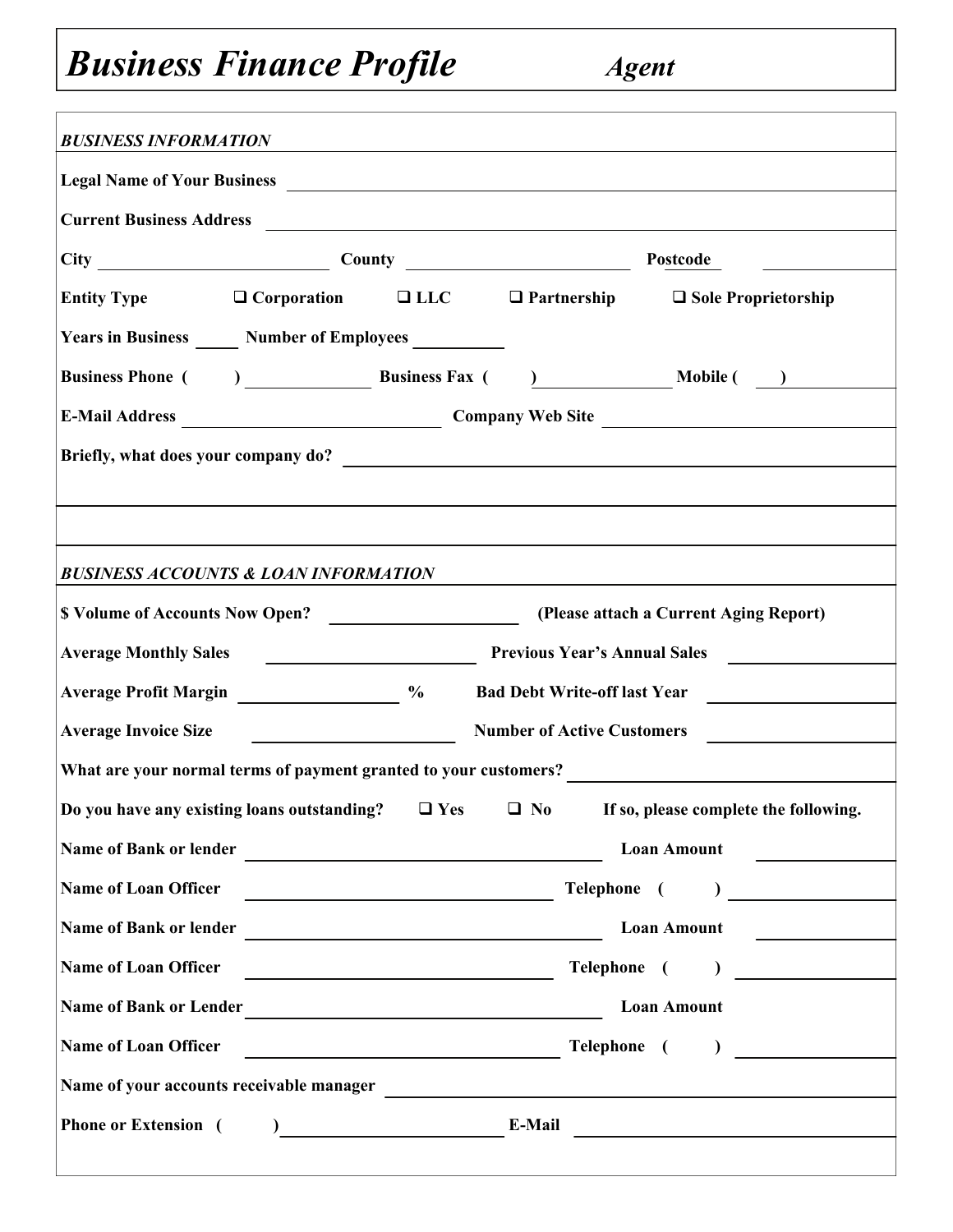## **Business Finance Profile** *Agent*

| <b>PRINCIPALS INFORMATION</b>                                                              |                                                                                                                                                                                                                               |  |                            |  |  |  |  |
|--------------------------------------------------------------------------------------------|-------------------------------------------------------------------------------------------------------------------------------------------------------------------------------------------------------------------------------|--|----------------------------|--|--|--|--|
|                                                                                            |                                                                                                                                                                                                                               |  |                            |  |  |  |  |
| Home Address                                                                               |                                                                                                                                                                                                                               |  |                            |  |  |  |  |
|                                                                                            |                                                                                                                                                                                                                               |  |                            |  |  |  |  |
|                                                                                            |                                                                                                                                                                                                                               |  |                            |  |  |  |  |
| <b>Personal E-Mail</b>                                                                     | <u> 1989 - Johann Stoff, amerikansk politiker (* 1908)</u>                                                                                                                                                                    |  |                            |  |  |  |  |
|                                                                                            |                                                                                                                                                                                                                               |  |                            |  |  |  |  |
| Home Address                                                                               |                                                                                                                                                                                                                               |  |                            |  |  |  |  |
| City County County State Postcode                                                          |                                                                                                                                                                                                                               |  |                            |  |  |  |  |
| Date of Birth Home Telephone (                                                             |                                                                                                                                                                                                                               |  | <u>)</u> Mobile ( <u>)</u> |  |  |  |  |
| <b>Personal E-Mail</b>                                                                     | <u> 1980 - Andrea Andrew Maria (h. 1980).</u>                                                                                                                                                                                 |  |                            |  |  |  |  |
|                                                                                            |                                                                                                                                                                                                                               |  |                            |  |  |  |  |
| <b>Home Address</b>                                                                        | the control of the control of the control of the control of the control of the control of the control of the control of the control of the control of the control of the control of the control of the control of the control |  |                            |  |  |  |  |
| City County County State Postcode                                                          |                                                                                                                                                                                                                               |  |                            |  |  |  |  |
|                                                                                            |                                                                                                                                                                                                                               |  | ) $\overline{\phantom{a}}$ |  |  |  |  |
| <b>Personal E-Mail</b>                                                                     | <u> 1980 - Johann Stoff, amerikansk politiker (* 1908)</u>                                                                                                                                                                    |  |                            |  |  |  |  |
| Do any of your principals have any personal tax liens or judgments outstanding. $\Box$ Yes |                                                                                                                                                                                                                               |  | $\Box$ No                  |  |  |  |  |
| If so, please explain the circumstances, payment plans, etc.                               |                                                                                                                                                                                                                               |  |                            |  |  |  |  |
|                                                                                            |                                                                                                                                                                                                                               |  |                            |  |  |  |  |
|                                                                                            |                                                                                                                                                                                                                               |  |                            |  |  |  |  |
|                                                                                            |                                                                                                                                                                                                                               |  |                            |  |  |  |  |
| Have any of your principals ever been arrested for a felony?<br>$\Box$ Yes<br>$\Box$ No    |                                                                                                                                                                                                                               |  |                            |  |  |  |  |
| If yes, please explain                                                                     |                                                                                                                                                                                                                               |  |                            |  |  |  |  |
|                                                                                            |                                                                                                                                                                                                                               |  |                            |  |  |  |  |
|                                                                                            |                                                                                                                                                                                                                               |  |                            |  |  |  |  |
| Have any of your principals ever filed for bankruptcy?<br>$\Box$ Yes<br>$\Box$ No          |                                                                                                                                                                                                                               |  |                            |  |  |  |  |
|                                                                                            |                                                                                                                                                                                                                               |  |                            |  |  |  |  |